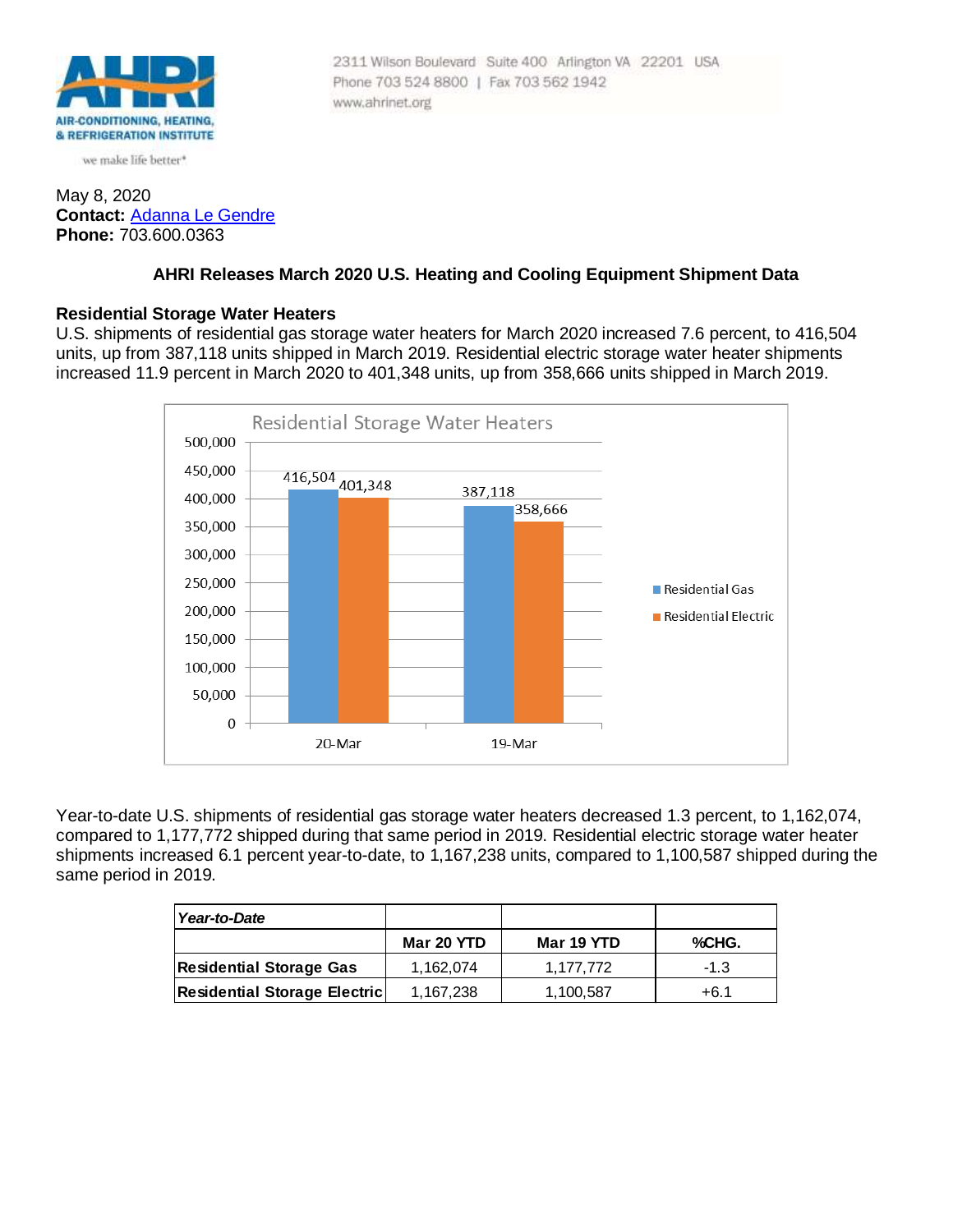## **Commercial Storage Water Heaters**

Commercial gas storage water heater shipments decreased 14 percent in March 2020, to 8,371 units, down from 9,734 units shipped in March 2019. Commercial electric storage water heater shipments increased 1.0 percent in March 2020, to 14,044 units, up from 13,904 units shipped in March 2019.



Year-to-date U.S. shipments of commercial gas storage water heaters decreased 3.9 percent, to 22,854 units, compared with 23,779 units shipped during the same period in 2019. Year-to-date commercial electric storage water heater shipments increased 4.6 percent, to 39,365 units, up from 37,627 units shipped during the same period in 2019.

| Year-to-Date                       |            |            |        |
|------------------------------------|------------|------------|--------|
|                                    | Mar 20 YTD | Mar 19 YTD | %CHG.  |
| Commercial Storage Gas             | 22.854     | 23.779     | $-3.9$ |
| <b>Commercial Storage Electric</b> | 39,365     | 37.627     | +4.6   |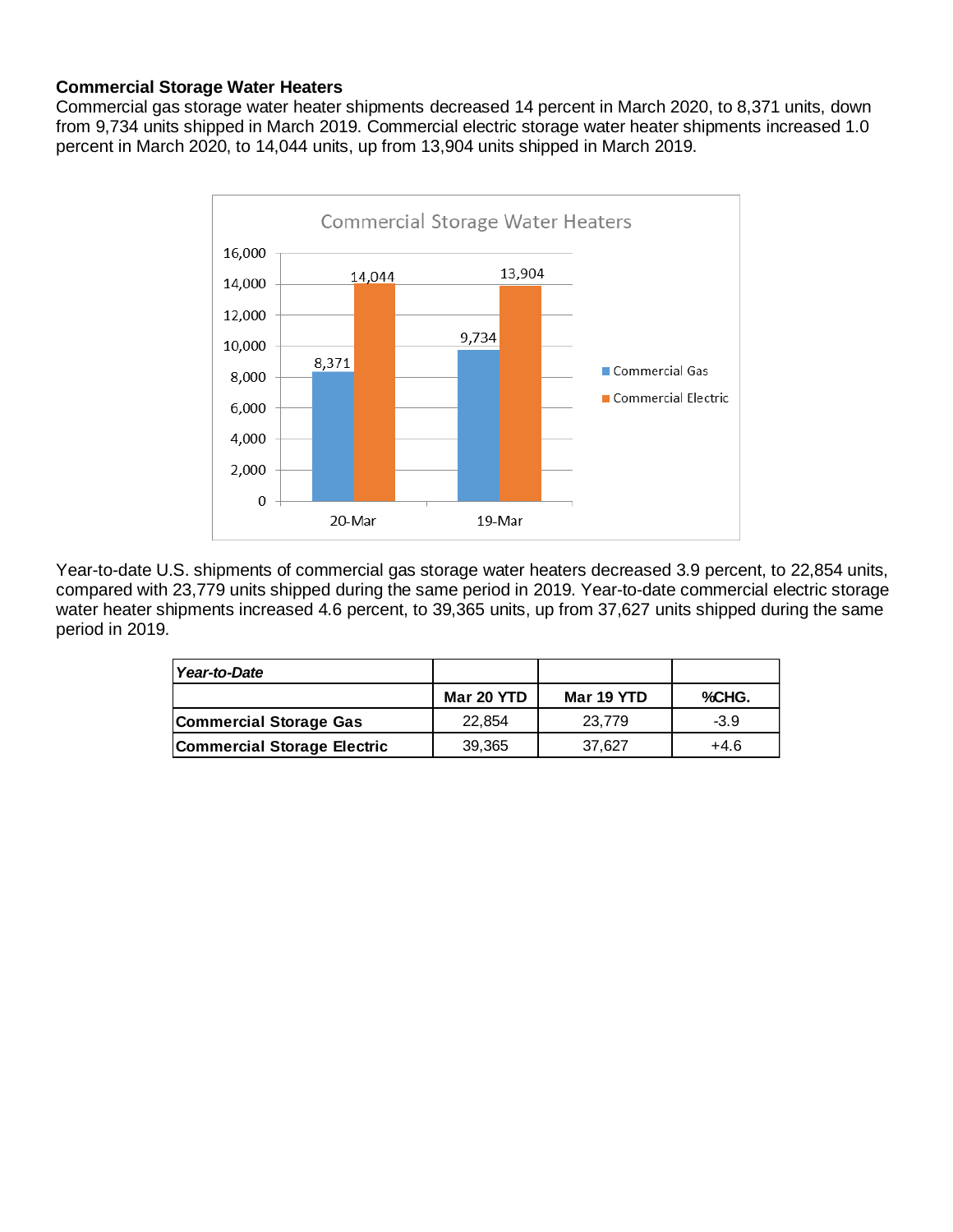## **Warm Air Furnaces**

U.S. shipments of gas warm air furnaces for March 2020 decreased 30.4 percent, to 244,961 units, down from 351,908 units shipped in March 2019. Oil warm air furnace shipments decreased 25.5 percent, to 2,139 units in March 2020, down from 2,872 units shipped in March 2019.



Year-to-date U.S. shipments of gas warm air furnaces decreased 18.7 percent, to 675,250 units, compared with 831,007 units shipped during the same period in 2019. Year-to-date U.S. shipments of oil warm air furnaces decreased 23 percent, to 6,792 units, compared with 8,817 units shipped during the same period in 2019.

| Year-to-Date                 |            |            |         |
|------------------------------|------------|------------|---------|
|                              | Mar 20 YTD | Mar 19 YTD | %CHG.   |
| <b>Gas Warm Air Furnaces</b> | 675.250    | 831.007    | $-18.7$ |
| <b>Oil Warm Air Furnaces</b> | 6.792      | 8.817      | $-23.0$ |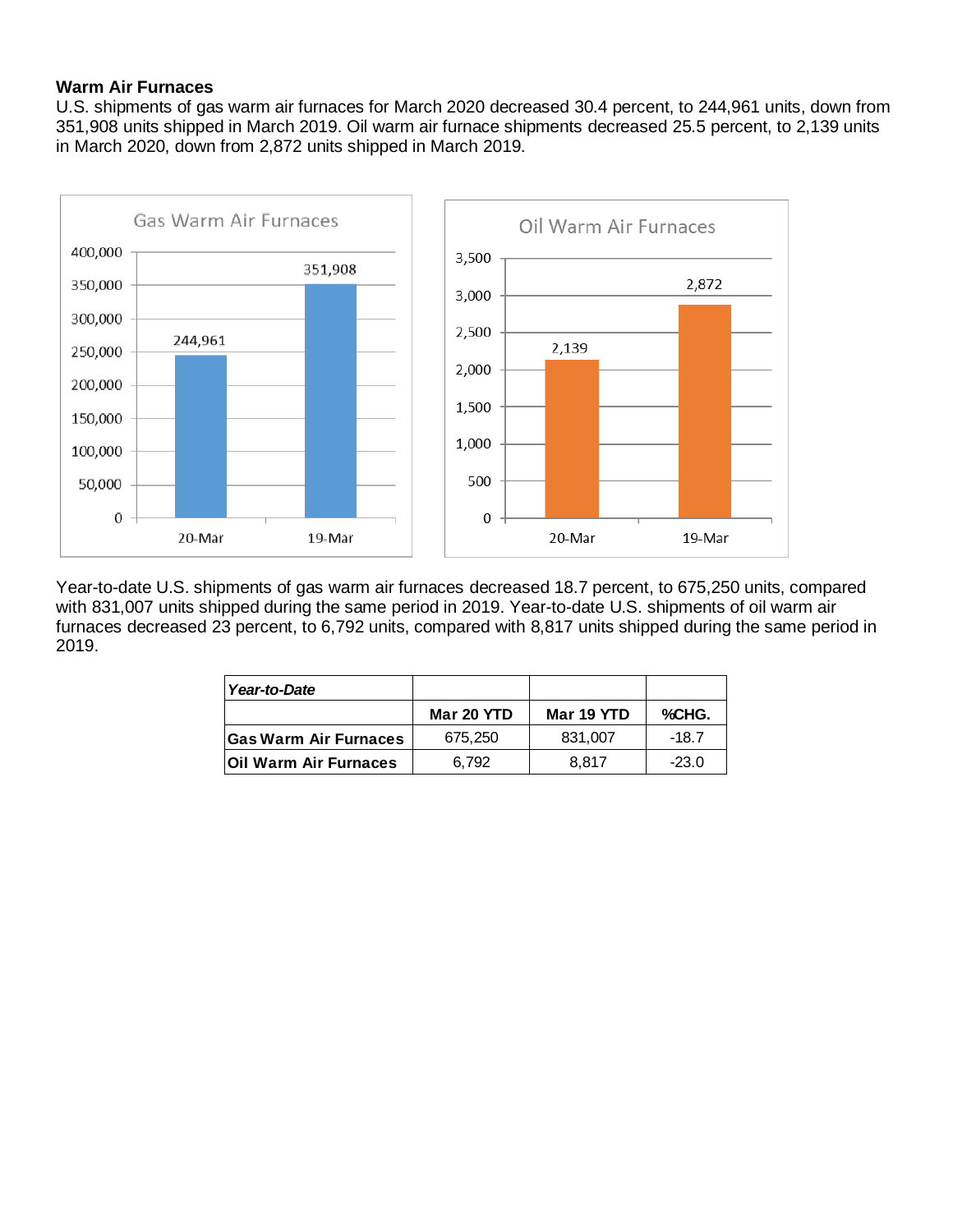## **Central Air Conditioners and Air-Source Heat Pumps**

U.S. shipments of central air conditioners and air-source heat pumps totaled 851,939 units in March 2020, up 4.7 percent from 813,605 units shipped in March 2019. U.S. shipments of air conditioners increased 6.1 percent, to 546,992 units, up from 515,353 units shipped in March 2019. U.S. shipments of air-source heat pumps increased 2.2 percent, to 304,947 units, up from 298,252 units shipped in March 2019.



Year-to-date combined shipments of central air conditioners and air-source heat pumps increased 4.8 percent, to 1,950,971, up from 1,861,009 units shipped during the same period in 2019. Year-to-date shipments of central air conditioners increased 6.0 percent, to 1,181,000 units, up from 1,114,034 units shipped during the same period in 2019. The year-to-date total for heat pump shipments increased 3.1 percent, to 769,971, up from 746,975 units shipped during the same period in 2019.

| Year-to-Date                                            |            |            |        |
|---------------------------------------------------------|------------|------------|--------|
|                                                         | Mar 20 YTD | Mar 19 YTD | %CHG.  |
| <b>Air Conditioners &amp; Heat Pumps Combined Total</b> | 1,950,971  | 1,861,009  | $+4.8$ |
| <b>Air Conditioners Only</b>                            | 1,181,000  | 1,114,034  | $+6.0$ |
| <b>Heat Pumps Only</b>                                  | 769,971    | 746,975    | $+3.1$ |